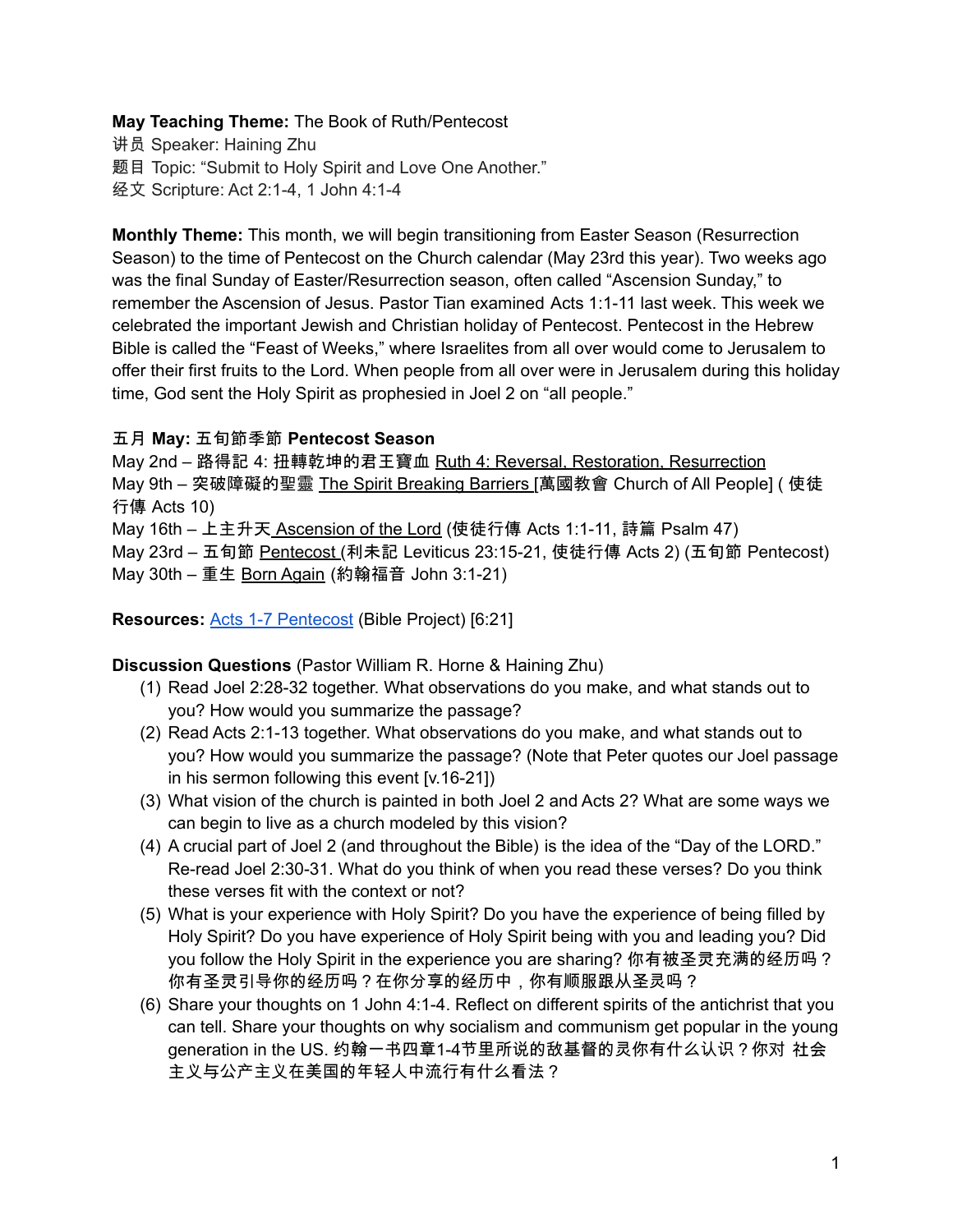(7) Share one story that you are loved by others in LCCC. Share one story that you love others in LCCC. Share one story that you love a neighbor or a stranger. 分享一个教会里 弟兄姐妹们爱你的见证。分享一个你爱弟兄姐妹们的见证。分享一个你爱邻舍爱陌生人 的见证。

# **Important Notes** (Pastor William R. Horne)**:**

Notes on Q1: "In the new age, all of God's people will have all they need of God's Spirit. The old era was characterized by the Spirit's selective, limited influence on some individuals: certain prophets, kings, etc. But through Joel, the people are hearing of a new way of living, in which everybody can have the Spirit" (Stuart, D.)

- The words "prophesy, dreams, and visions" all are ideas of "revelation." This new age of the Spirit will come with a greater revelation of who God is and what God is about. (Idea of "personal relationship with God" could apply to this idea).
- **V29:** "Even slaves will partake, on a par with the free, in the blessing of the Spirit's outpouring, no societal restrictions being able to limit the power of God to give himself to his people" (Stuart, D.) [Note: some translations use the word servants, but I (Pastor Will) and many scholars, believe slaves is a better translation for us to understand the social dynamics at play in the statement]
- **V32:** To "call on the name of the LORD" includes the ideas of giving exclusive allegiance to Yahweh (the LORD) and public acknowledgment of one's faith in potentially hostile environments.
- "In the new age, salvation will not only be available to all who turn in faith to the true God, but there will be no distinction of spirituality on the basis of age, gender, or social status. God's spirit will be available to both young and old, to both male and female, and to both slave and free. For Christians, the significance of this expectation should be clear. Those who live in the age of the Spirit cannot expect God to restrict any ministry of the Spirit from anyone simply because he or she is old or young, male or female, or of high or low standing socially. Where churches attempt to do this, they risk missing the fullness of God's blessing." (Stuart, D.) - Key Application

Notes on Q2: In the Acts 2 Pentecost event, we get a taste of the fulfillment of Joel 2, which will be fully experienced in King Jesus returns, that we (the Church) are now called to live in light of (again, the way we live the should 'give people a taste of Heaven on Earth.')

- **V3**: "tongues of fire" a physical symbol of God's presence, as we saw in the temple/tabernacle in the Old Testament. "Other tongues" could also just be simply translated as "other languages." In this case, the "other languages" are actual known languages of the many people visiting Jerusalem during the Pentecost Festival (Feast of Weeks).
- The thesis statement for Acts is found in 1:8 **"But you will receive power when the Holy Spirit comes on you, and you will be my witnesses in Jerusalem, and in all Judea and Samaria, and to the end of the earth."** This reality has begun here in Acts 2, where Jews "from every nation under heaven" are hearing the Good News about King Jesus. We see this emphasized again in the listing of nations in 2:8-11.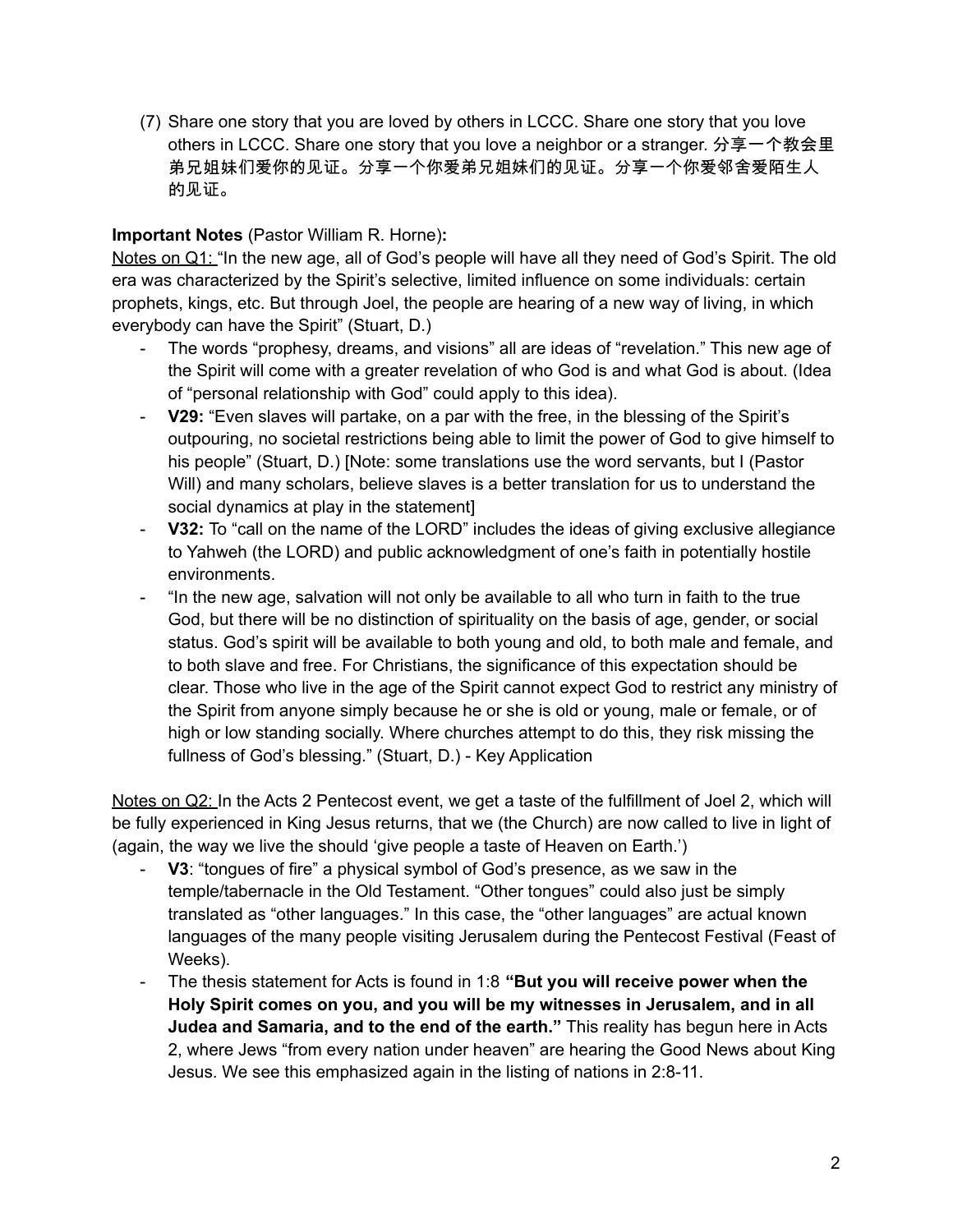## Notes on Q3:

First, we see God breaking social-cultural barriers in the overcoming of the language barrier. We know (probably better than most) that to speak a language is in many ways to speak a people meaning there is a deeper level of intimacy and relationship when the same language is spoken. This new level of intimacy and belonging is God's vision of what the Church should be/is called to be/can be/will be. **The church is a multi-ethnic community of belonging.** Second, we see, particularly in Joel, the overcoming of social hierarchies. God's salvation, the Spirit, and belonging are available to both young and old, to both male and female, and to both slave and free. **The church is a place of radical equality.**

Third, there is a reality here that the people of God are empowered by the Holy Spirit, who equips them to be on mission in both their social actions and proclamation of the Gospel. **The church (the people of God) must rely upon the Holy Spirit for guidance and empowerment.** This reliance means that the church must be willing to wait patiently in prayer and boldly act when called to do so.

Notes on Q4: In our society and context, we often read "Day of the LORD" passages negatively, but for most of Isreal's history, these were positive passages and a day to look forward to. The Day of the Lord, in the Scriptures, is an event when God brings judgment on oppressors to relieve the oppressed. The most well-known story in the Bible that paints this idea is the Exodus story, where God's judgment on Egypt rescues Israel from oppression. Israel celebrated Passover every year to remember this deliverance. Thus, the "Day of the LORD" was something to celebrate for Israel until Israel began to resemble their former oppressors. When Israel started to act like oppressors, the prophet proclaimed the "Day of the LORD" upon them as well. **When we read these passages as modern Christian, they should BOTH cause us to lament and rejoice** (weird, right?). We should lament that there is evil in the world that must be judged (and we can so easily be complicit with it - that's sin) and rejoice that one day God will judge evil once and for all - ridding evil and its effects from His good creation. As the Bible Project guys put it, the "Day of the LORD is an invitation to resist the culture of Babylon." (the ways of the corrupt nations of the world.)

Video: Day of the [Lord](https://bibleproject.com/explore/video/day-of-the-lord/) [6 mins] \*\*If there is time, the Bible Project Video on the Day of the Lord is too good not to watch.\*\*

Notes on Q6: John in 1 John 3:24 points to the work of the Holy Spirit as evidence that someone remains "in God." Here in 1 John 4, John feels it necessary to address the issue of "discerning spirits," as not everything is from God or of God. This logical move suggests that one of the issues within John's original readers was professing Christians who claim to have the Spirit yet speak and act in ways that are not of God. There were professing Christians teaching falsehoods and appealing to the authority of the Holy Spirit. In the tradition of Johannine interpretation, the emphasis on "the flesh" has led scholars to understand the nature of that dispute as involving a form of Gnosticism (those who say the "spiritual is good, but the physical is bad"). Another option is Docetism, which claimed that Jesus Christ only appeared to be human. More recently, scholars have rightly moved away from explicitly identifying the nature of the dispute (and indeed, a few question whether there was a dispute at all). (Jobes, K. H.)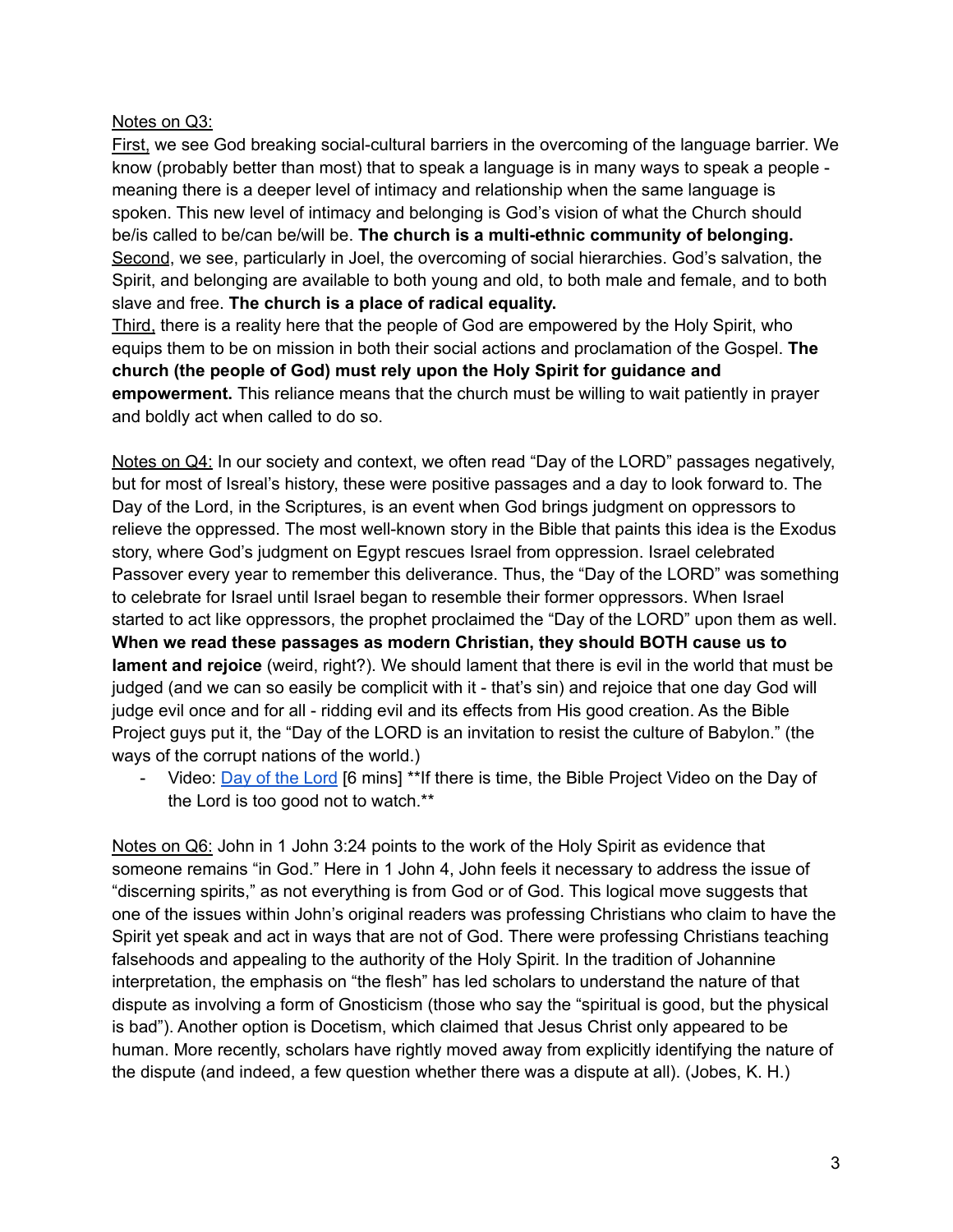Concerning "communism & socialism," as I have said before, *entrusting ourselves to or putting our hope in any human economic or political system is a path to idolatry and disappointment.* The Bible uses "Babylon" as a typology of all oppressive nations throughout time and history. The nations become like "Babylon" when they exalt their power and economic security as a false god and then demand allegiance. In Daniel's day, this was Babylon. In Jesus and John's day, the symbol of Babylon was used for the Roman Empire, and so it goes for any nation that follows in a similar pattern. You can see the typology of Babylon could easily be applied to many nations today, including both the United States and China on many levels. The pattern is that humans and their nations become "Babylon" when they don't acknowledge God as King and his Kingdom as ultimate. The nations become Babylon when they refuse to act by righteousness and justice. The promise is that God will one day confront the nations and rescue his world, establishing his Kingdom in full - our longing for true home fulfilled. The nations and their rulers will call for us to give our allegiance to them, but we must resist giving our allegiance to the true King - King Jesus alone.

*We are then called in the meantime to live as "exiles" in this world who refuse to entrust ourselves to political systems and leaders while simultaneously working within them to seek the welfare of our neighbor, as the prophet Jeremiah says.* The "Way of the Exile" seeks the cities good but is willing to call out the injustice and violence of the nations. Remember, our allegiance is to the Kingdom of God, and our political-social actions must be motivated and shaped by loving our neighbor.

#### **Sermon Summary** (Elder Yin):

05/23/2021 朱海宁长老 **Scripture Reading:** 使徒行传 2 : 1-4 (Acts 2:1-4) 1 五旬节到了,门徒都聚集在一处。 2 忽然,从天上有响声下来,好像一阵大风吹过,充满了他们所坐的屋子; 3 又有舌头如火焰显现出来,分开落在他们各人头上。 4 他们就都被圣灵充满,按着圣灵所赐的口才说起别国的话来。

约翰一书 4: 1-4 (1 John 4:1-4) 亲爱的弟兄啊,一切的灵,你们不可都信,总要试验那些灵是出于神的不是,因为世上有许多假先知已经出来 了。 凡灵认耶稣基督是成了肉身来的,就是出于神的,从此你们可以认出神的灵来。 凡灵不认耶稣,就不是出于神,这是那敌基督者的灵。你们从前听见他要来,现在已经在世上了。 小子们哪,你们是属神的,并且胜了他们;因为那在你们里面的,比那在世界上的更大。

#### **Outline of the sermon**

1. 五旬节圣灵降临的前前后后 ;徒2:1一4

A. 门徒聚集在一处 B. 圣灵降临的样式,风,火焰,方言 C. 圣灵充满的结果 ,得救的人数,圣灵降临得力。